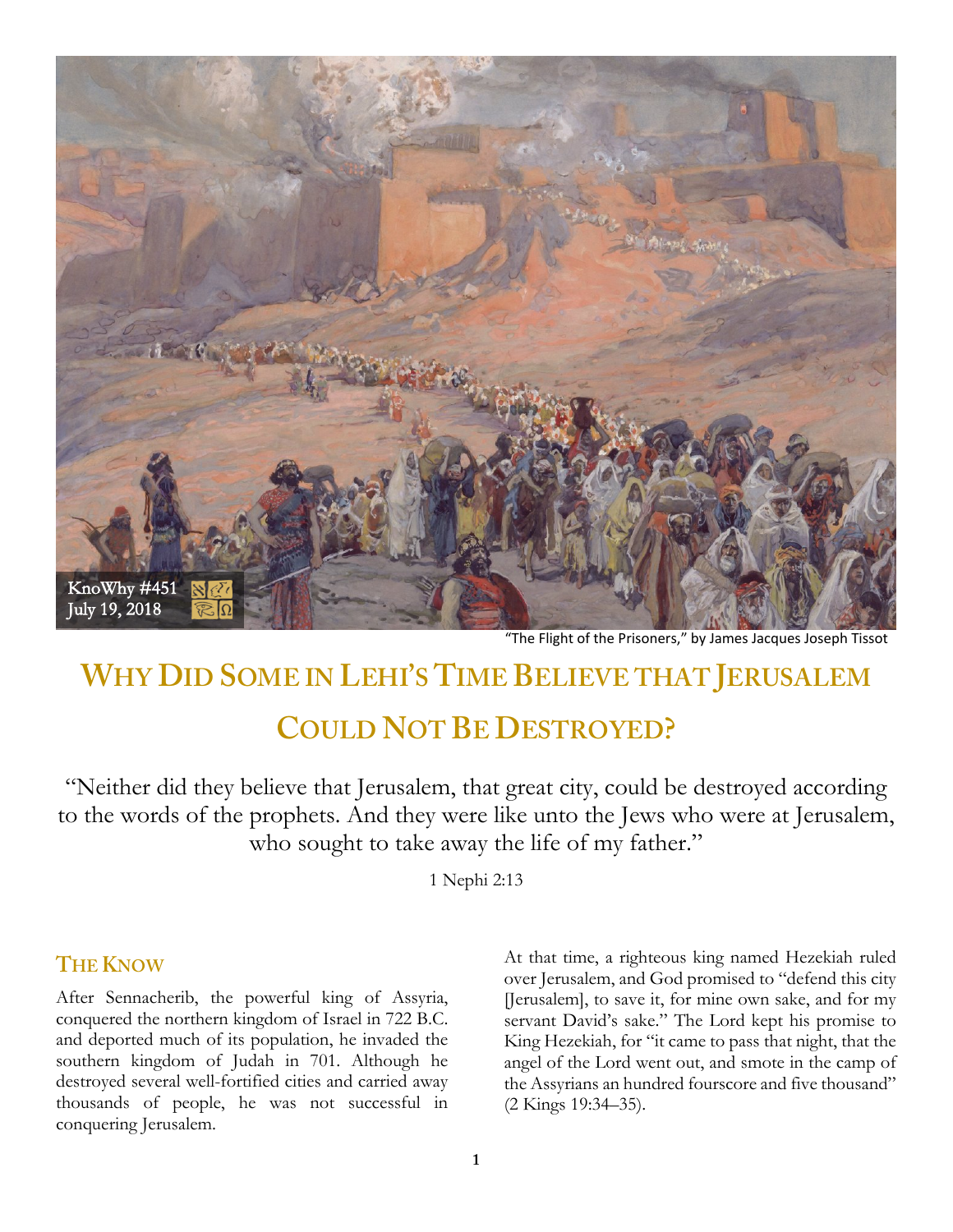Jerusalem miraculously survived an invasion attempt by Assyria, the greatest empire in the world at that time. For this reason, when the Babylonian armies laid siege to Jerusalem about a hundred years later, there were many in the city who firmly believed it could not be conquered. Laman and Lemuel, the sons of the prophet Lehi, had believed similarly when their own father was called to be a prophet of God. Although many prophets, including their father, were prophesying to the contrary, they did not "believe that Jerusalem, that great city, could be destroyed according to the words of the prophets" (1 Nephi 2:13).

BYU Religious Education professors David Rolph Seely and Fred E. Woods identified six factors that may have contributed to this deeply-held, but ultimately erroneous, belief that Jerusalem could not possibly be destroyed. They noted that:

1) The spiritual traditions regarding Jerusalem suggested to many that because the city was God's holy habitation on earth, the site of His house, the Temple of Jerusalem, He would naturally protect it from desecration and destruction. According to tradition, the temple built by Solomon had been erected on the location where Abraham had nearly sacrificed Isaac. The temple had stood for three hundred years and was seen as a powerful symbol of the presence of the Lord, their Savior, in the city.

2) Many appear to have misunderstood the nature of the Lord's covenant with David, especially in regard to what it meant for the protection of David's city, Jerusalem. The Lord had promised David: "Thine house and thy kingdom shall be established for ever before thee: thy throne shall be established forever" (2 Samuel 7:16; see Psalm 89:3–4). This part of the Davidic covenant was unconditional and was ultimately fulfilled by the coming of Jesus of Nazareth as the Messiah from the lineage of David (Matthew 1:1–17).

However, some scriptural passages connected the Davidic covenant with Jerusalem, the city of David (see Psalm 132:13, 17–18), and prophets such as Isaiah declared that the Lord would protect His holy city (Isaiah 31:4–5). But the Lord had made it clear, through his prophets, that these promises of protection were conditional, depending on the people's

obedience to God's commandments (1 Kings 6:12–13; 9:6–7).

3) The miraculous deliverance of Jerusalem from the Assyrians in the days of King Hezekiah (2 Kings 18–19), discussed above, strengthened the belief that the Lord would preserve Jerusalem and its temple from all enemies.

4) Hezekiah had gone to great lengths to fortify Jerusalem and prepare it for siege. He had massive walls and towers built (2 Chronicles 32:2–8) and created a water source inside the city that would help them endure long sieges (2 Kings 20:20; 2 Chronicles 32:4, 30). These robust fortifications would surely have contributed to a feeling of impregnability.

5) Not many years before Lehi left Jerusalem, Judah's King Josiah had undertaken a massive religious reformation that centralized worship around the Temple of Jerusalem. He attempted to eradicate the worship of idols and foreign gods and led the people in a renewal of their covenants with Jehovah (2 Kings 22–23). These reforms may have led some people to hold an exaggerated view of their own righteousness and favor in God's eyes.

6) Although there were many prophets, like Jeremiah and Lehi, who were prophesying of the destruction of Jerusalem, there were also false prophets, such as Hananiah (Jeremiah 28:15) who gave the opposite message—that God would preserve them from their enemies. They were in the business of telling the people and their leaders what they wanted to hear and not what the Lord wanted them to know, so many hearkened unto their words instead of to the words of the true prophets. $<sup>1</sup>$ </sup>

## **THE WHY**

Although many elements likely contributed to the undue sense of security and divine approval held by those at Jerusalem, the most basic factor was that they were unwilling to listen to the true and living prophets of God.

The fact that false prophets were preaching pleasing words to the people understandably made following the true word of the Lord more complicated. As BYU Professor Aaron Schade noted: "To make things more